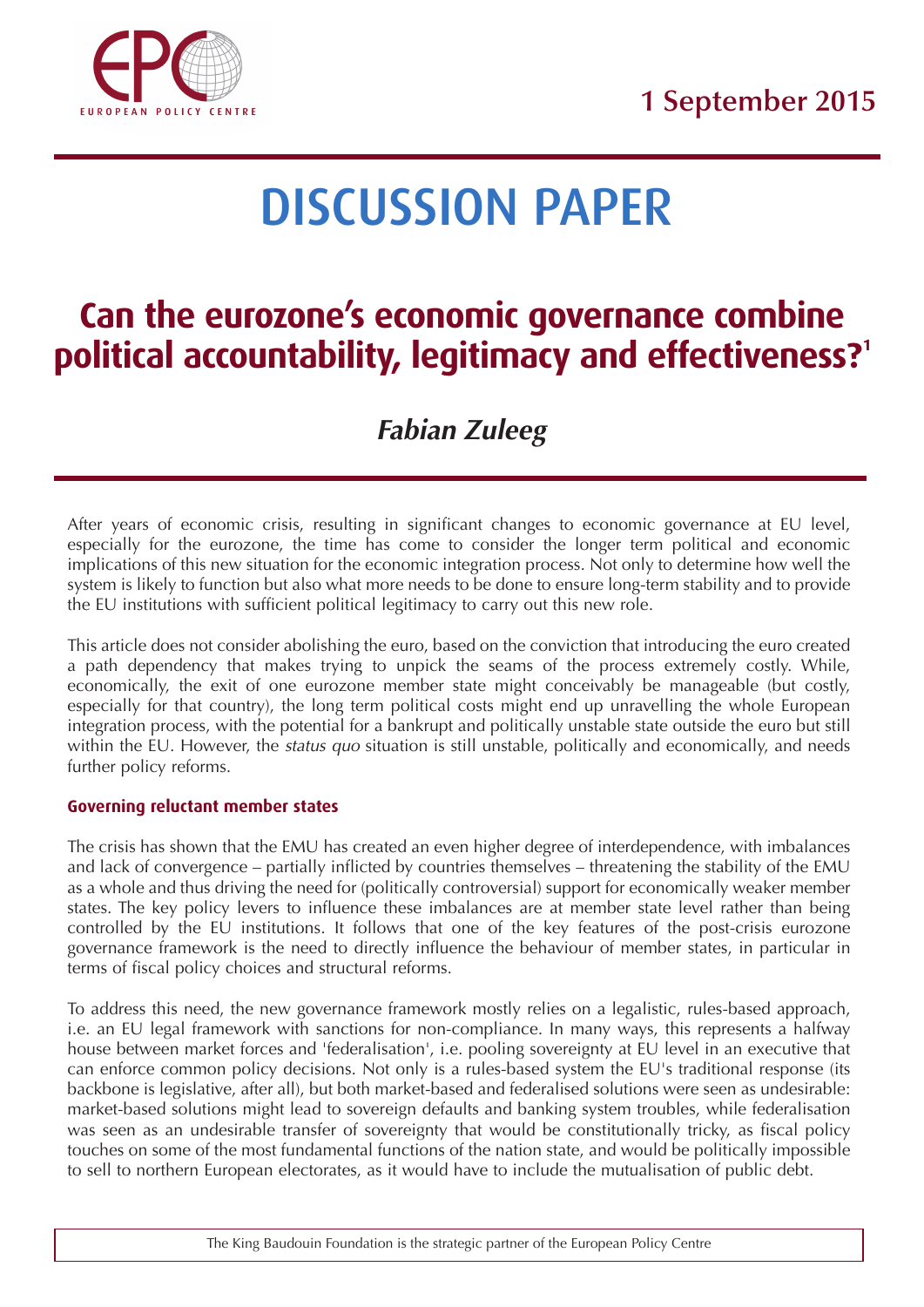However, the new EMU governance framework is not purely rules-based: it also contains new provisions that are more akin to the open method of coordination. In the new European Semester process, the main driver behind member state compliance is 'peer group' pressure, i.e. being monitored by fellow heads of state and government. However, in the past these methods have not worked successfully and this seems to be the case once again for the implementation of the Country-specific Recommendations (CSRs). Studies suggest that implementation of the CSRs is patchy at best. In essence, those member states that want to implement the CSRs do so, while the rest can safely ignore them without the fear of sanctions.<sup>2</sup> While the European Semester process could be improved, for example, by putting a stronger focus on a smaller number of key recommendations, this structural deficit of a lack of enforcement mechanisms will continue to limit the effectiveness of CSR implementation.

In one area of the new governance, enforcement mechanisms had been ever present: the programmes introduced by countries requiring public finance support, with implementation monitored by the troika of European Commission, ECB and IMF. However, the troika mechanism has been highly controversial, because of the loss of sovereignty it implies. Consequently, many have criticised the troika and the recent developments in Greece can, in part, be interpreted as a backlash against the perceived lack of legitimacy of the troika's actions, which is reinforced by the exclusion of the support and implementation systems in programme countries from the community method.

#### **The limitations of rules-based systems**

For the foreseeable future, it therefore appears likely that the EU will rely on the tried-and-tested method of rules-based governance. But the effectiveness of the system is still questionable, as rules-based systems suffer from a number of limitations, including:

- questions about how to pick appropriate rules/targets, adapted to both the economic environment and country-specific conditions;
- the way that rules suffer from low anticipatory powers: they often address past crises rather than coming ones. To deal with emerging risks, it is necessary to have significant instruments that can be employed quickly (or even automatically) rather than having a set of inflexible rules;
- the perennial question of enforcement mechanisms, especially since, at EU level, enforcement is often reliant on the willingness of the heads of member states to censor or even fine their peers;
- whether a country's failure to meet a target is down to willingness or capacity to deliver and under what circumstances there needs to be flexibility, and who decides on it;
- and that the available instruments, both old and new, are too complex and therefore difficult to understand for policy-makers that need to quickly apply and comply with the rules. This complexity is an additional factor that leads to low automaticity that obstructs the necessary degree of ex ante support for the prevention of new economic and financial crises.

The rules-based system is further complicated by the need to interpret rules which always opens up potential disagreement. While the system offers the opportunity of taking the legal enforcement route, this requires the political will to take countries to court, as well as patience, as rulings take time to be delivered. In addition, there are questions over whether a court with legal rather than economic competence is well-placed to rule on matters of economic governance. Furthermore, the reliability of monitoring information is critical to ensure consistent implementation of the rules. If there is a degree of interpretation – in conditional rules, for example, which are based on some form of relative concept rather than a simple, absolute target – it can be difficult to reach agreement on how the data should be interpreted.

Given the difficulties in changing the EU's strategic direction, it is also very challenging to change any of the rules that have been written into the EU treaties. Furthermore, it is nearly impossible to take into account country-specific conditions and circumstances, or changes in the broader macro-environment. This raises a number of crucial questions: Is the same inflation target still appropriate in a situation where deflation is threatening? Is it right to focus strongly on public debt? Is a deficit target of 3% the right one for all countries,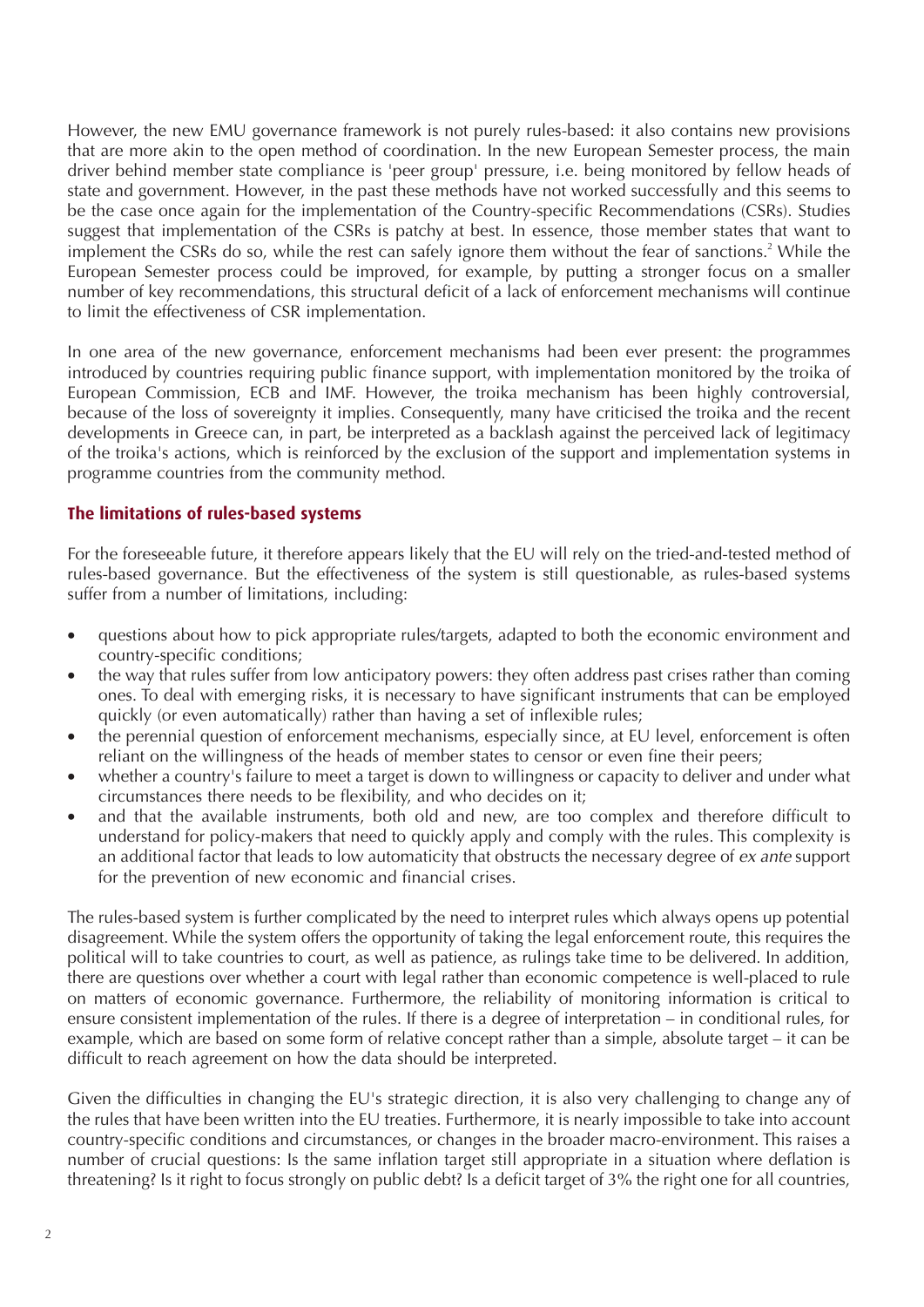given divergent growth performances and debt financing costs? Again, if, for any of these rules, there is a need to consider more flexibility, who is empowered to make such a decision?

For some countries, it seems that the main objection to any economic governance arrangement is more the fact of attempting to impose rules at European level than disagreement with the content of the rules themselves or how flexibly they are applied. In essence, under the guise of flexibility or reductions in austerity, countries may aim for a repatriation of fiscal powers, which would undermine effective fiscal coordination at eurozone level, as well as undermining the underlying political bargain: debt financing support only with attached conditionality.

Another key challenge is to ensure compliance with the rules by both small and big countries to safeguard the long-term credibility of the new governance system. Previous experience with the Stability and Growth Pact shows that if large, powerful countries do not comply with the rules, the remaining countries will soon follow suit. Recent debates already seem to show that some member states think the rules apply less to them than to others, as illustrated by the debates about the flexibility of sticking to the 3% deficit limit (prompted by large countries with public finance problems) and recent discussions on export surpluses, which provoked highly negative reactions in Germany, despite being fully in line with the recently-created governance instruments. Any exceptions to the rules, for example regarding flexibility, should only be decided at the eurozone level and be equally applied to all member states.

But the lack of a priori flexibility in rules-based systems is a particular challenge in times of crisis and uncertainty. It raises the question of who makes the decision on whether rules can be suspended or eased in such instances. In the case of fiscal governance, any such decision (or the decision to enforce the rules) by the Commission is likely to be challenged, especially by the bigger countries. However, if it is down to the Council, it is difficult to see heads of state and government holding their peers strictly to account.

In the current situation, the rules need to be adapted to encourage more private and public/social investment. But this needs to be done while still maintaining the integrity of the governance framework as a whole. The only way to do this consistently in a rules-based system is to amend the rules. In this case some form of Golden Rule, excluding productive investment from the deficit criterion, would be a feasible, if politically contentious, option. This would need to be accompanied by a framework to define what falls under social/public investment for the purpose of such a Golden Rule. But, yet again, significant hurdles need to be overcome, such as how to define what falls under the rule, determining who makes the final decision on it, and ensuring its implementation relies on objective, independent evidence.

But the difficulties with a rules-based, legalistic system go further than this. In the policy areas which the EU now needs to cover which are close to the heart of national decision-making systems, the reliance on a rules-based approach is unlikely to function well. While, at times, adhering to European rules in politically sensitive areas can be politically useful in order to shift responsibility for unpopular measures, at other times the political cost of compliance outweighs the consequences of breaking the rules, especially for the more powerful countries.

#### **A game-theory view of economic governance**

The challenge of implementing rules in a dynamic and uncertain environment should not, thus, be seen as a legal problem. It is, in reality, a political economy problem and here it can be useful to borrow some concepts from game theory, political economy theory and transition economics to highlight some of the fundamental political conflicts that limit the further development of eurozone governance.

**Political feasibility**: The crisis management strategy chosen by the EU to deal with the euro-crisis has not taken political feasibility sufficiently into account, as is clearly demonstrated by the election victory of Syriza in Greece. This should not have been unexpected. After all, in a situation with rapidly falling living standards and few positive economic prospects, the messages of populists will gain traction. A crisis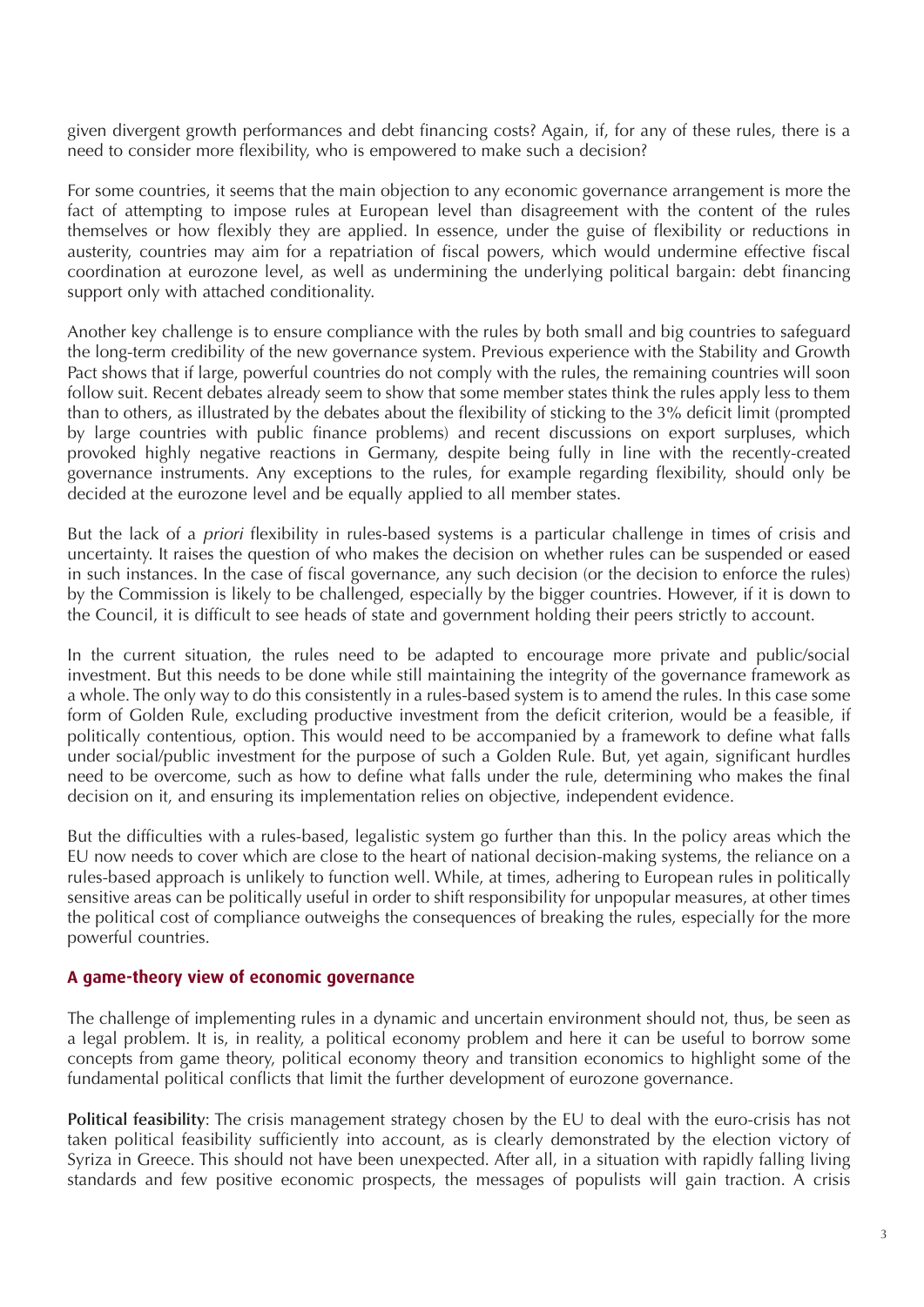management strategy must thus build in the need to create constituencies for reform, as well as providing populations with realistic prospects of future improvement.

**Time inconsistency and moral hazard**: Agreements based on the commitments of member states suffer from moral hazard problems, i.e. the tendency of countries, once they have received the support they need, to backtrack on the more difficult reforms and commitments they have previously made. This can be especially difficult when governments change. As a result, any support becomes time inconsistent and the result is suboptimal, with no support and no reform.

**Bounded rationality and asymmetric information**: There are a number of information limitations which arise in such complex governance frameworks. This is aggravated by information asymmetry, where national governments hold more information than the institutions or the other member states, for example, on whether reforms are implemented or whether there is only on-paper compliance.

These issues, in combination with the distrust between member states which arose from the euro-crisis, imply that there is a prisoner's dilemma at the heart of EU policy: without support, there is no reform, but without reform there will be no support. In the EU, traditionally, Germany has been able to overcome the prisoner's dilemma by making the first move, with a focus on the longer-term national interest, but Germany no longer takes this role, having become more 'normalised', i.e. looking out for more narrowly-perceived national interests.

The final result is inertia. Member states try to muddle through without having a long-term agreed-upon vision, necessitating ongoing ECB action to prop the system up. Given the continuing structural challenges within the EMU, these periods of muddling through will be accentuated by an acute crisis for which short term responses are found without addressing fundamental governance reform. In the long run, this may well threaten the European integration process if a particularly acute crisis runs out of control or when the longterm imbalances lead to a build-up of political frustration in the countries providing and the countries receiving support.

#### **The role of the Commission**

To overcome these issues, the literature suggests that a 3<sup>rd</sup> party could take the role of arbitrator, acting as an honest broker. The member states (the principles) could delegate some common functions to an independent body (the agent), which acts in the common interest. This could be (and arguably was in the past), a function fulfilled by the Commission. But the member states no longer trust the Commission to act in the common interest, in part because the Commission has become more politicised. There is a fundamental conflict between the political function of the Commission, taking a role in the overall political direction of the EU, and its role as an independent monitoring/assessment agency, regulator and arbitrator in the application of EU law, for example in areas such as competition policy or in the assessment of member states' budgetary policies. With an increasingly 'political Commission', potentially further reinforced by the link to the EP elections made through the Lisbon treaty and the Spitzenkandidaten process, maintaining credibility as an independent and objective arbitrator might be severely challenged in the future.

One way to address this would be to outsource some of the functions that call for impartial arbitration or objective advice and recommendations. Independent bodies could be set-up such as, for example, a separate competition authority, as well as bodies to monitor fiscal policies, a statistics agency and a council of wise men and women to provide advice on the economic strategy and position of the EU. Undoubtedly, this would be a longer term process, but thinking about a fundamental reform of the Commission along these lines should start now, including clear provisions to reinforce the political accountability of such bodies.

But the fundamental issue is that, at member state level, many have had enough of 'more Europe' due to the crisis and think that it is now time for 'less Europe'. In many countries, there are also signs of the 'British disease', namely that any further integration is seen as undesirable and that further integration steps are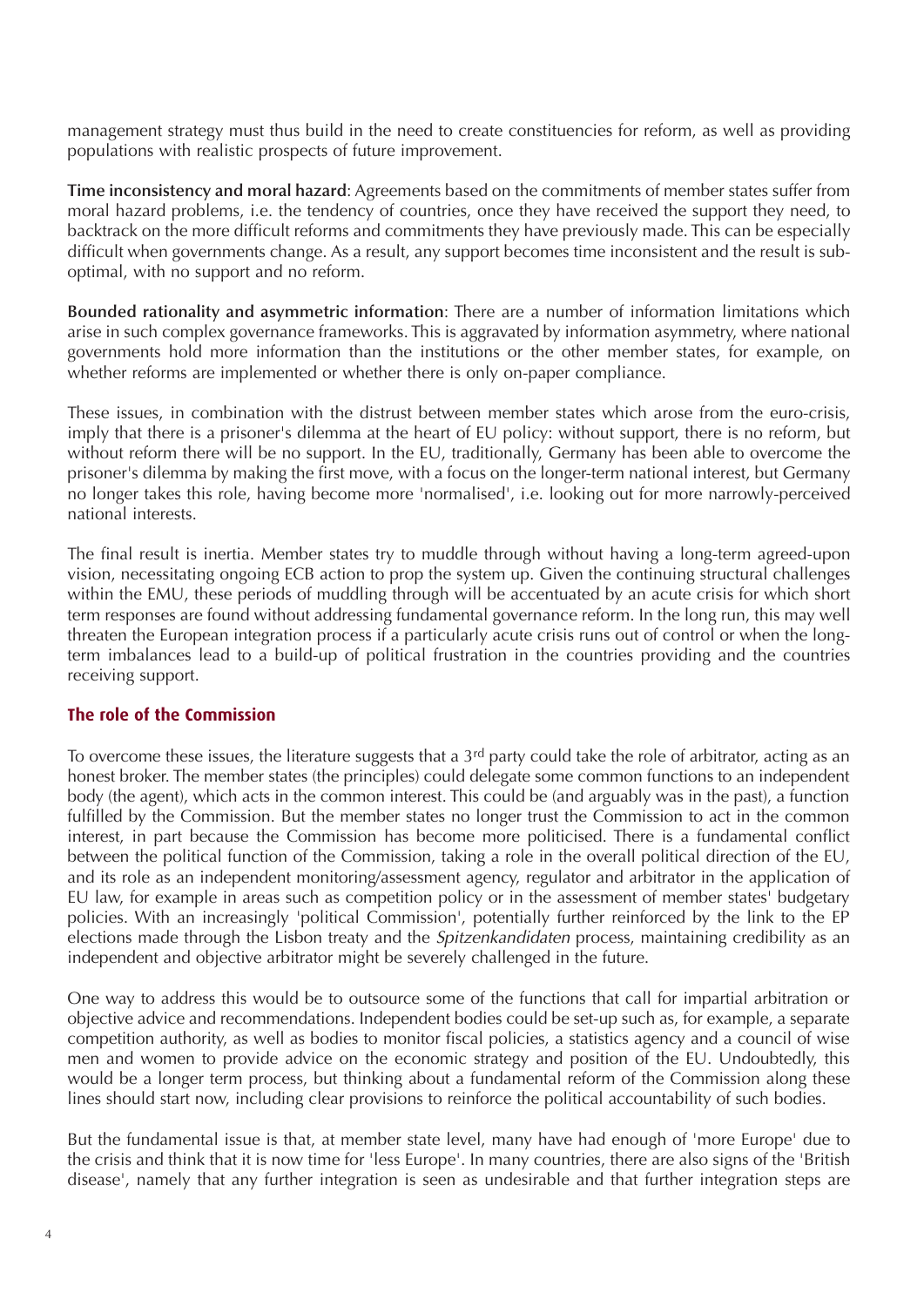blocked, with the argument that this might raise strong objections in the electorate. This will be a significant challenge for the EU. There are already a number of areas where a process of 'inverse subsidiarity' can be observed. These are areas where member states want to retain control but EU solutions are now needed as it is no longer possible to deal effectively with the issue at national level, such as energy security or migration. In addition, further integration is also becoming necessary for the eurozone due to a process of 'spill-in', i.e. further integration within a policy area with the aim of avoiding negative consequences, here driven by the necessity to correct the flaws of the EMU (these contrast with positive reasons for integration, such as a wish to move towards a federal Europe or the pull of positive spill-over effects). Increasingly, we will see that what is politically possible diverges further and further from what is required to effectively deal with the challenges the EU faces. Clearly, to have effective decision-making, there first needs to be agreement on what the EU should be doing. At the moment we are nowhere near such agreement.

#### **More government than governance**

Ultimately, there is a need for more executive powers at EU level, especially so as to be able to react swiftly to any emerging crisis. In addition, an effective system also needs to have accountability mechanisms. In national systems, this is usually performed by the legislative. But with co-legislators, the Council cannot hold itself to account if it also has an executive role. There is also now a greater role for national parliaments, which can create additional uncertainty: who, in the end, holds the executive to account? The Council, the EP, the national parliaments, or a combination of these?

Currently, most member state governments are unwilling to relinquish control of executive powers in politically highly sensitive areas to the Commission, insisting that the final decision-making power should be retained at national level or, at the very least, in the Council. But there is no effective way in which two bodies can share this kind of executive power. While co-legislation can work due to its sequential nature and the absence of acute time pressure, co-executive power shared by Council and Commission is likely to create uncertainty and delay that can be very costly in a crisis. The only way out is to vest powers in a supranational body, whether it be the Commission or another construction. There is thus a need to construct a grand political bargain based on the wishes of the population that provides an acceptable deal, including institutional and treaty change. But further far-reaching steps seem highly unlikely at the moment, so at the very least it will take time until the political environment is right. So, what can be done in the meantime, in addition to preparing for such a bargain?

#### **Improving output legitimacy3**

One short-term measure may be to improve the effectiveness of the EU institutions, especially the Commission, in delivering their policy priorities, thereby improving so-called output legitimacy. But the Commission is not necessarily structured efficiently: a long-standing issue, aggravated by the recent enlargements of the EU, is the number of commissioners. While the EU treaties have provided for a reduction in the number of commissioners to enable the EU to cope with successive enlargements, it has proven to be impossible to get the political agreement for countries to give up the principle of one commissioner (at least) per country. Equally, having 'junior' and 'senior' commissioners, in line with similar arrangements in many national governments, does not seem to be acceptable to many member states, with some of the smaller states worried they would perpetually end up with junior posts.

The number of commissioners increasingly leads to a strong 'silo' mentality, with each member of the College virtually autonomous when it comes to their own portfolio's competences, and where inter-service consultations and infrequent top-down direction from the Commission president is insufficient to break the overall pattern. Eventually this leads to a lack of coherence and focus, and in the worst cases can give rise to uncertainty about the overall direction and may even create outright contradictions. There is, however, a way of potentially overcoming these difficulties. This would be through building on the existing structure: creating clusters of commissioners around vice-presidents.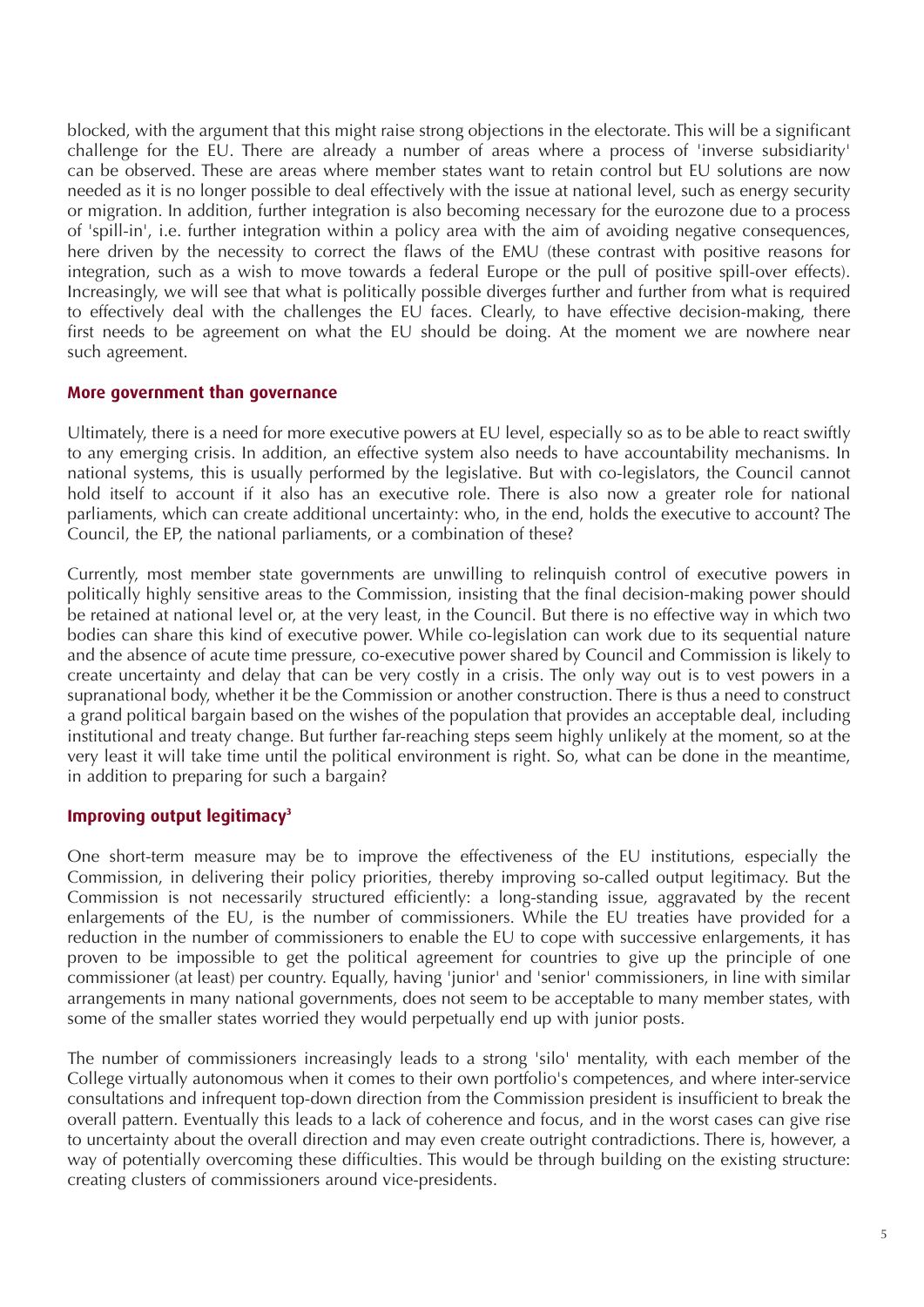In previous publications<sup>4</sup>, we have suggested a possible distribution of priorities for vice-presidents and clusters of commissioners to ensure that the structure of the Commission mirrors the overarching challenges of the EU. The new structure of the Juncker Commission does partially reflect these suggestions, with seven vice-presidents covering broad thematic areas without a specific portfolio. However, there is one crucial difference: in an attempt to maintain flexibility (and possibly to assuage the member states' fears that this would create 'junior' commissioners), the clusters of commissioners differ for each broad policy area, with many commissioners contributing to more than one area. In other words, there is no clear cluster structure but a matrix, as well as numerous overlaps between the vice-presidents themselves and between vicepresidents and commissioners, both in terms of portfolio content and in terms of the supporting bureaucracy. At the very least, this will require the clear definition of which commissioner is ultimately responsible for what and who reports to whom at the outset of the Commission, but even so, the structure might well prove ineffective without a clear hierarchy. This new way of working will also require effective coordination between the president and the vice-presidents, guided by a common purpose and vision.

#### **A more political Commission**

If, in the end, this works, it will improve output legitimacy and, at the same time, will turn the Commission into a more political instrument, with clear-cut political priorities and the ability to better deliver and implement them, which raises fears over the politicisation of the Commission as discussed earlier on.

But politicisation should not be seen as a negative process. For a long time, many convinced Europeans have lamented that the EU is remote from its citizens, that democracy is not functioning as it should at EU level and that there is no engagement with EU policy debates. While current governance/political developments certainly do not answer all the questions posed of EU democracy, at least it is a starting point to get citizens more interested in EU policy decisions.

Even if it were desirable, it seems unlikely that we could go back to a 'golden age' where the Commission does not get involved in politics. The Commission is already highly politicised and, increasingly, the EU needs a Commission able to make executive decisions that can be implemented across the EU. This means a move from governance to government, from a rules-based legalistic system to one driven by political preferences, underpinned by mechanisms of legitimacy and direct accountability.

But to do this, democracy at EU level also needs to be further developed to facilitate engagement. In addition to the existing mechanisms of representative democracy, which are still struggling with low engagement and participation, there is a need to develop a more accessible, informed participatory democracy by utilising new technologies and building bespoke mechanisms for citizens to have input on EU decision-making, such as developing an EU version of 'liquid democracy', where citizens can be involved directly in EU policy. In addition, there needs to be a clear mechanism to hold the Commission to account for its executive/political decisions, a role the EP could increasingly play. Improving democracy at EU level will also require the finding of a solution to deal with the differences between member states, especially the Euro ins and outs, with a need to find a way of re-invigorating differentiated integration. While progress is certainly possible, in the end, decision-making and accountability at EU level will only be as effective as member states allow it to be.

By and large, the EU could start to introduce some of the changes proposed here in the near future, without major changes to the institutions or the EU treaties. However, the elephant in the room is the question of what member states want the EU to do and how far they are willing to make the necessary changes, especially if they require the further pooling of sovereignty in some areas.

#### **Fabian Zuleeg is Chief Executive and Chief Economist at the European Policy Centre (EPC).**

EPC Discussion Papers aim to promote debate about current issues. The views expressed are the sole responsibility of the author.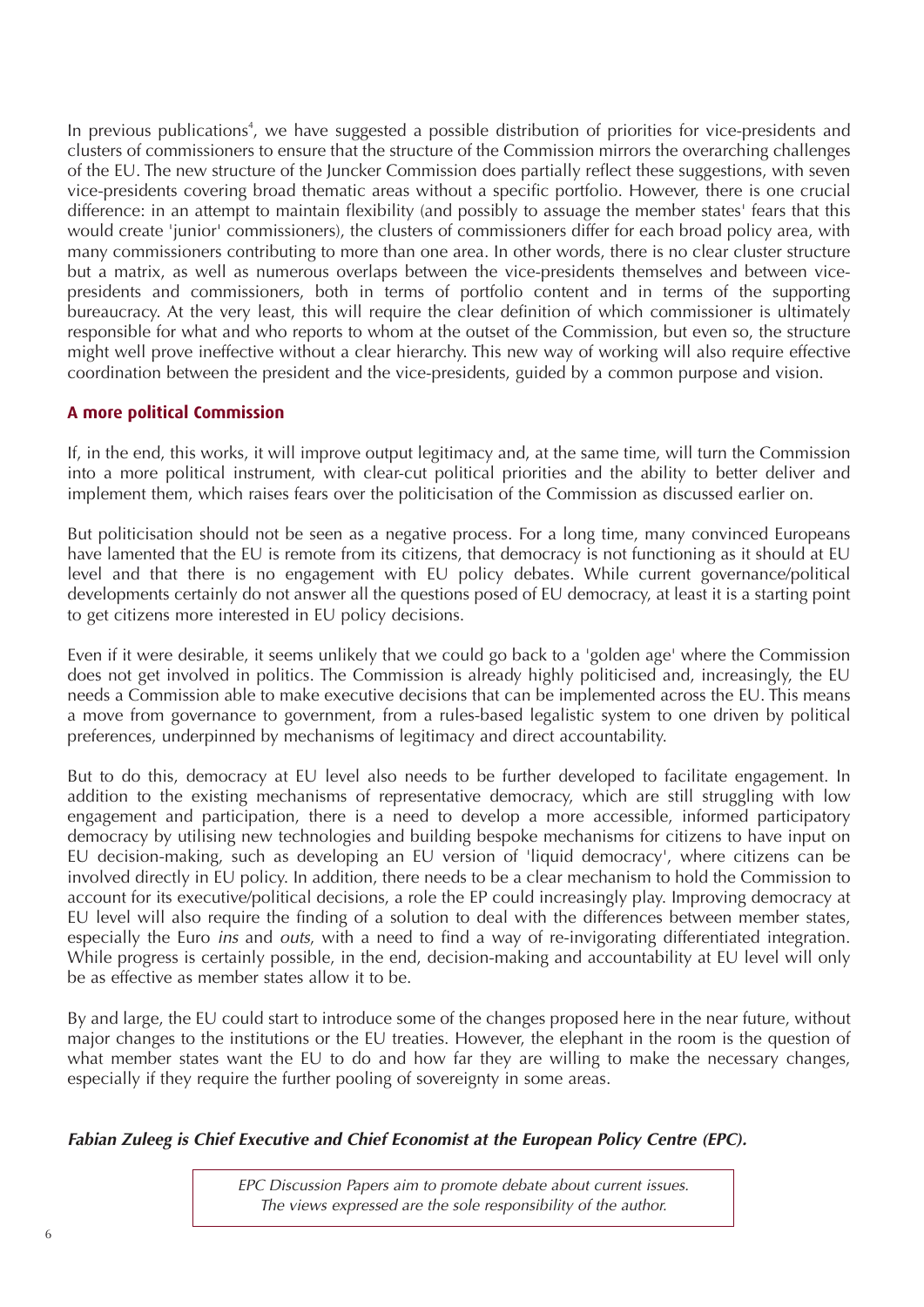### **Bibliography**

Zuleeg, Fabian. 'Improving decision-making in the EU'. Challenge Europe, no. 22 (September 2014). Issue on [Challenges and new beginnings: Priorities for the EU's new leadership.](http://www.epc.eu/documents/uploads/pub_4855_challenge_europe_issue_22.pdf) EPC. (online)

Zuleeg, Fabian. [A more effective structure for the Commission.](http://www.epc.eu/pub_details.php?cat_id=4&pub_id=4230) EPC Commentary (7 March 2014) (online)

Zuleeg, Fabian. [Beyond individuals: a more effective structure for the Commission.](http://www.epc.eu/pub_details.php?cat_id=4&pub_id=4735) EPC Commentary (9 September 2014) (online)

Zuleeg, Fabian. [Redesigning European Monetary Union Governance in light of the Eurozone Crisis.](http://www.cidob.org/en/publications/publication_series/monographs/monographs/redesigning_european_monetary_union_governance_in_light_of_the_eurozone_crisis) CIDOB publication (May 2015) (online)

<sup>1</sup> This article is reproduced from the CIDOB publication 'Redesigning European Monetary Union Governance in light of the Eurozone Crisis', published in 2015. It builds on Zuleeg (September 2014).

<sup>2</sup> Theoretically, the lack of implementation of CSRs might have some consequences, for example in terms of EU structural and investment funds. But it is difficult to envisage this being implemented strictly.

<sup>3</sup> The following sections draw on Zuleeg (7 March 2014).

<sup>4</sup> See Zuleeg (9 September 2014).